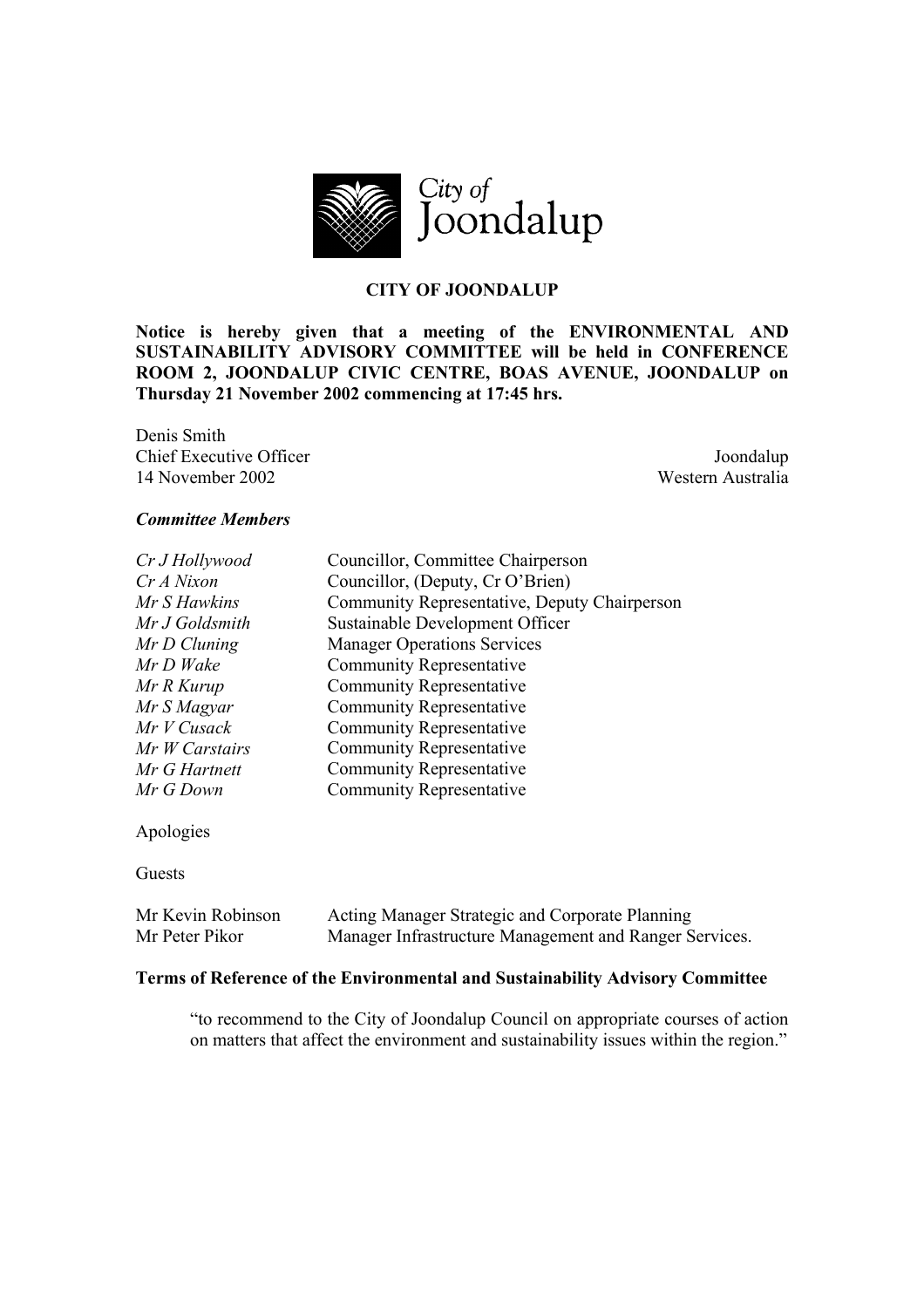## **Committee Aims and Objectives**

- *To recommend to the City of Joondalup Council on appropriate courses of action which promote and encourage ecologically sustainable development.*
- *Develop, implement and monitor a sustainability action plan for the City.*
- *To promote and encourage sustainable development based on the principles of Local Agenda 21 (integrated environmental, social and economic sustainability).*
- *To provide recommendations to the City of Joondalup Council in relation to sustainable development pilot projects, programs and activities which facilitate sustainable development within the City of Joondalup.*
- *To provide a co-ordinated communication link between Council and the City of Joondalup community, groups and organisations, in relation to sustainable development issues.*

Attachment 1 contains the 2002 Committee workplan.

## **AGENDA**

## **1. ATTENDANCES AND APOLOGIES**

## **2. DECLARATIONS OF FINANCIAL INTEREST**

## **3. CONFIRMATION OF MINUTES**

#### **3.1 Minutes of the Environmental and Sustainability Advisory Committee held on 26 September 2002.**

Committee minutes are available on the City of Joondalup web site. The direct link is;

http://www.joondalup.wa.gov.au/BUcouncilsupport/agenmin/council\_minutes\_co mmittees.asp

## **RECOMMENDATION**

**That the minutes of the Environmental and Sustainability Advisory Committee meeting held on 26 September 2002 be accepted as a true and accurate record.**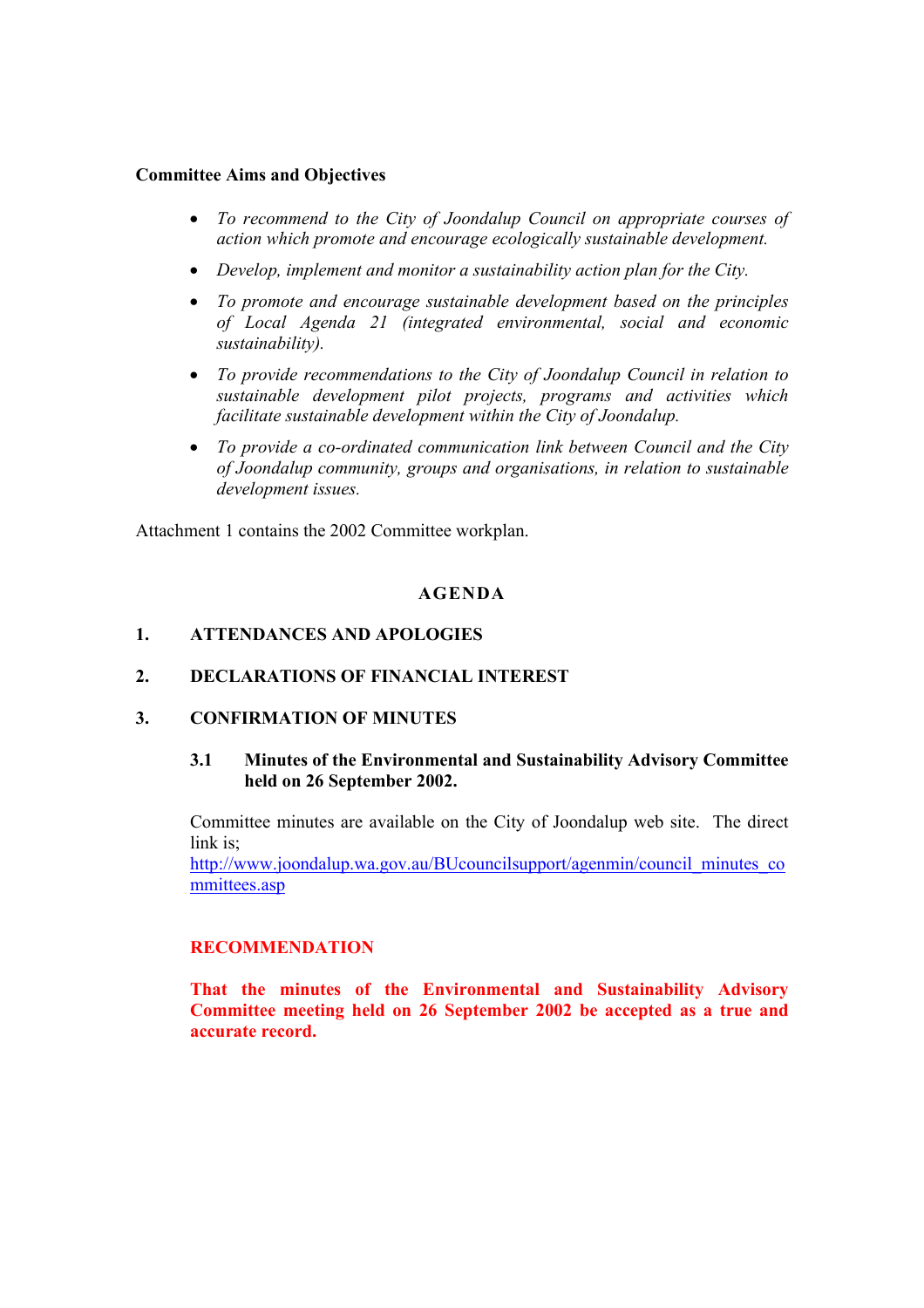# **4. BUSINESS OUTSTANDING FROM PREVIOUS MEETINGS (Cr J Hollywood)**

Committee members to update the committee regarding action items and outstanding business arising from the 26 September 2002 Committee meeting.

Committee members are to report to the committee regarding all committee workplan action items which are scheduled for completion by November 2002.

Refer to the committee work plan, attachment 1

# **5. BUSINESS ITEMS**

## **5.1 Best Practice in Local Government Awards 2002 (Cr Hollywood).**

The City of Joondalup has won a Best Practice in Local Government award at this year's WALGA awards. The City's winning entry was for the achievement of best practice in innovation, with its submission entitled:

# **"The City of Joondalup's Approach Towards a Sustainable Future by Council Leadership, Education and Participation".**

The nomination highlighted the City's approach towards developing a sustainable future, including several innovative sustainability initiatives which are building the community's capacity to address sustainability issues. The City's submission highlighted the key goal of sustainable development which is to achieve outcomes that are economically viable, environmentally responsible and socially sound. The City's sustainability initiatives include:

- Submission to the WA State Sustainability Strategy
- Environmental, Social and Economic Sustainability Policy
- Community Funding; Environmental and Sustainable Development Fund
- Adoption of corporate and community greenhouse gas emission reduction targets
- Sustainability Education and Promotions
- 2002 Environmental Challenge School Programme
- World Environment Day Celebrations
- "Envirocare" information brochures
- Environmental and Sustainability Advisory Committee
- Sustainability Web Site
- Earth Charter and the Strategic Planning Process
- Cities for Climate Protection Program
- Sustainability Publications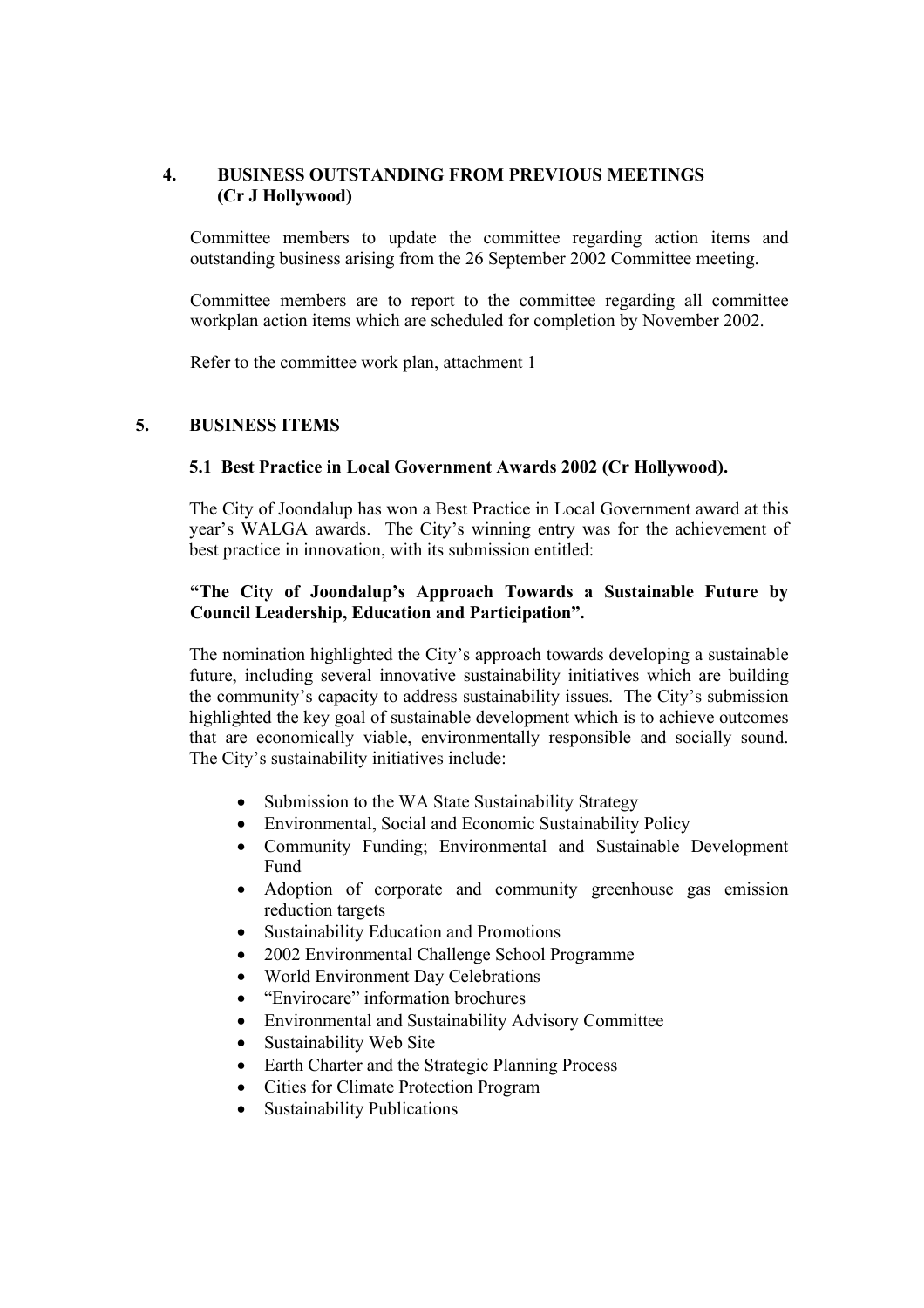The innovation category was particularly competitive, with 67 nominations received and several Councils winning best practice awards.

The award was accepted on behalf of the City by the Chairperson of the Environmental and Sustainability Advisory Committee, Cr John Hollywood, and Sustainable Development Officer John Goldsmith. The Best Practice award recognises the overall achievement of the City's approach towards sustainability, based on the innovative sustainability achievements of business units including Strategic and Corporate Planing, Community Development Services, Operations Services, Health and Environmental Services, Information Management, Infrastructure Management Services, and Approvals Planning and Environmental **Services** 

Mr Goldsmith will present highlights of the City's sustainability initiatives at the Indopacific Ecosystem Health Conference, to be held at Edith Cowan University, Joondalup, 24-27 November. Further information on the conference is available at http://www.chs.ecu.edu.au/research/ceh/conference\_2002/

For further information, please visit the City's sustainability web site, via the sustainability quick link at http://www.living.joondalup.wa.gov.au

#### **RECOMMENDATION**

**That the Environmental and Sustainability Advisory Committee congratulates Council for its ongoing support of sustainability and environmental initiatives, which have contributed towards the WALGA Best Practice award.** 

#### **5.2 City of Joondalup invited to present a Sustainability Case Study for the Earth Charter international Initiative (Mr John Goldsmith).**

The City of Joondalup has been invited to present a sustainability case study, as part of the Earth Charter International Initiative.

In July 2002, WA Local Government Association hosted guest speaker Dr Brendan Mackey in a special "Earth Charter, Global Vision Goes Local" briefing to Local Government.

Dr Brendan Mackey is Chair of Earth Charter Australia and Reader in Ecology and Environmental Sciences at the Australian National University, and visited Perth in July to promote the Earth Charter.

The Earth Charter is a highly integrated set of sustainable development principles. It is based on four major themes, namely respect and care for the community of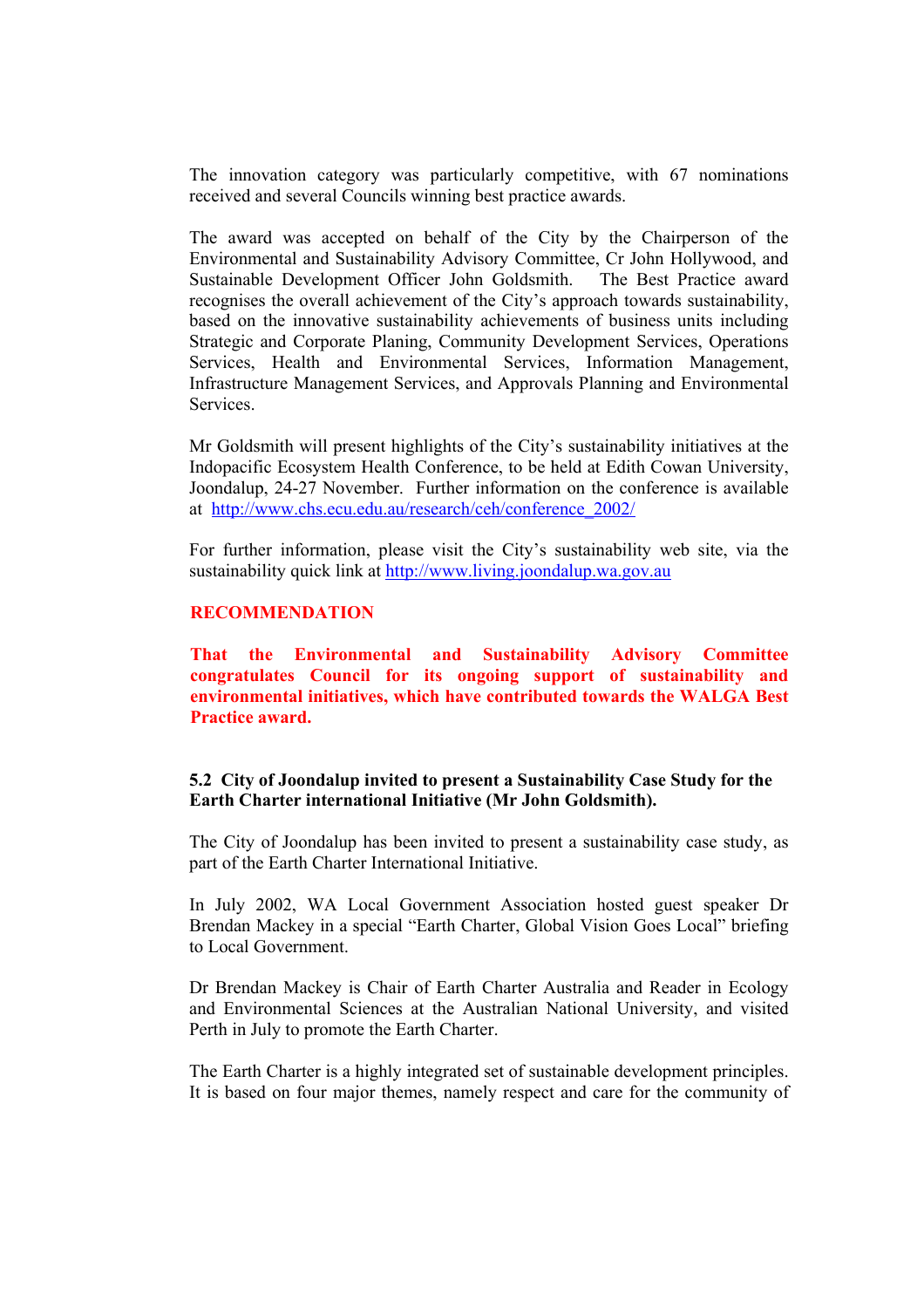life, ecological integrity, social and economic justice and democracy, nonviolence and peace.

## **The Earth Charter**

The Earth Charter is a highly integrated set of sustainable development principles. It is based on four major themes, namely (1) respect and care for the community of life, (2) ecological integrity, (3) social and economic justice and (4) democracy, non-violence and peace. The four major themes are presented as sixteen key principles which are summarised as follows:

- **1** Respect for the Earth
- **2** Care for life
- **3** Democratic societies
- **4** Secure Earth's bounty and beauty for present and future generations
- **5** Protect and restore ecological systems
- **6** Prevent environment harm and apply the precautionary principle
- **7** Safeguard regenerative capacities of the Earth
- **8** Advance the study of ecological sustainability
- **9** Eradicate poverty
- **10** Ensure economic development is equitable and sustainable
- **11** Affirm gender equality
- **12** Uphold the right of all to a supportive natural and social environment
- **13** Strengthen democratic institutions
- **14** Integrate sustainability into lifelong learning
- **15** Treat all living beings with respect and consideration
- **16** Promote a culture of tolerance, nonviolence and peace

The full version of the Earth Charter is available at www.earthcharter.org. Copies of the Earth Charter will be provided for committee members.

The City's Sustainable Development Officer, John Goldsmith, gave a presentation at WALGA on how the City is utilising the Earth Charter as part of the Strategic Planning process. The presentation included a comparison between Council policies and the Earth Charter, which demonstrated significant common ground between the two and the value of the Earth Charter as a tool in local government strategic planning.

The City of Joondalup presentation was received very favourably and the City was invited by Dr Mackey and the PLANIT Earth Charter group, to prepare a case study for inclusion on the Earth Charter international web site ( www.earthcharter.org ).

The Earth Charter case study will be supplied at the committee meeting, and has been submitted to the Planit Group and Dr Brendan Mackey.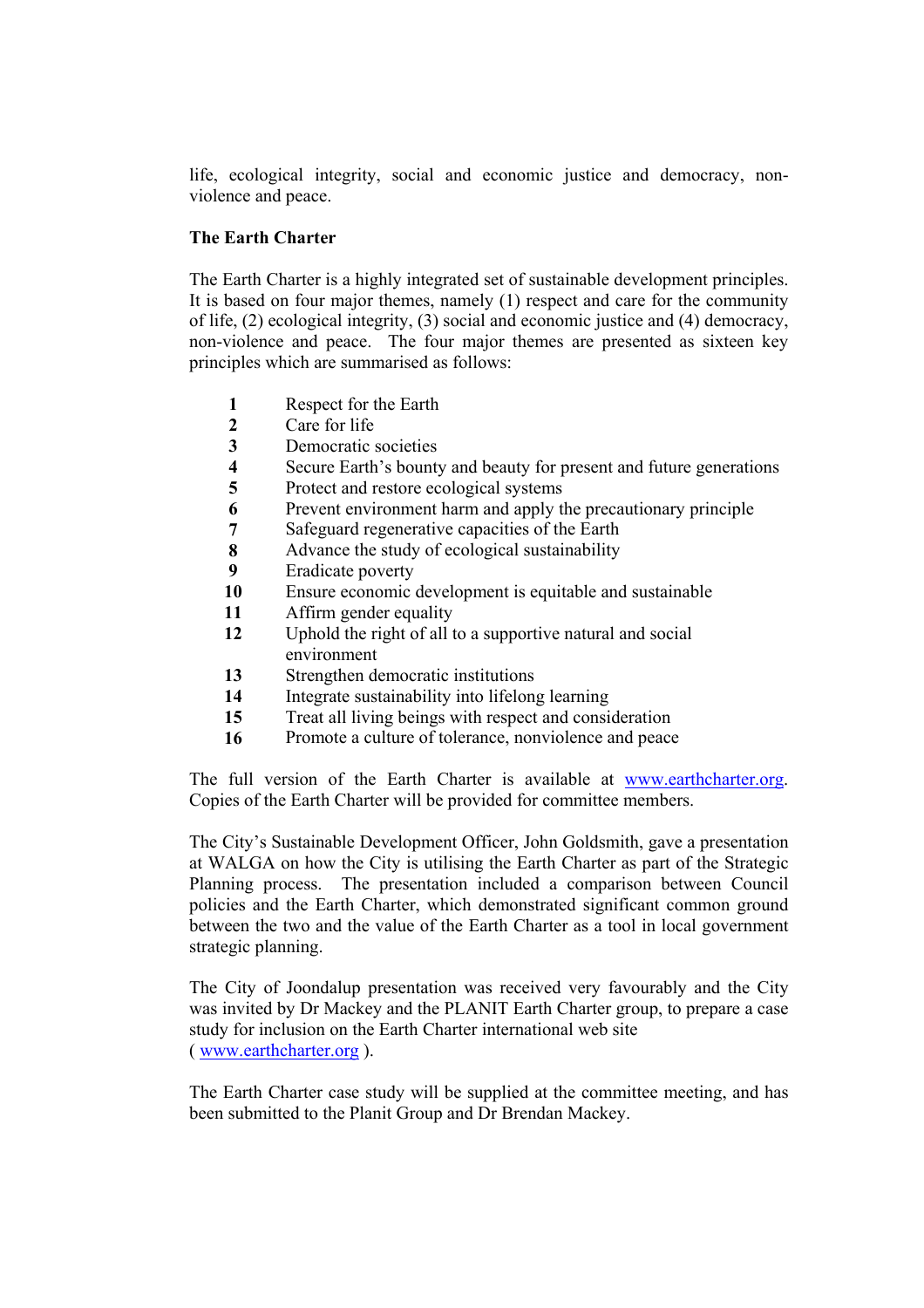The Shire of Serpentine Jarrahdale Shire President, Jan Star, has indicated that the Earth Charter is being used to guide the Shire of Serpentine Jarrahdale's Council's policies.

The City's sustainability web site has been updated with the Earth Charter case study. Refer to ;

http://living.joondalup.wa.gov.au/BUOrgnStrategic/sustainability/revised/living\_s ervices sustainability earth charter.asp

## **RECOMMENDATION**

**That the Environmental and Sustainability Advisory Committee NOTES the Earth Charter case study.** 

## **5.3 Self Evaluation Form "How Sustainable is Your Project" (Mr John Goldsmith)**

The draft self evaluation guide entitled "How Sustainable is Your Project?" has been revised based on comment input from the committee. The self evaluation guide is intended to enable a preliminary assessment of the sustainability of a project or proposal. The self evaluation guide provides a simple approach to assessing the environmental, social and economic sustainability of a proposal.

The revised self evaluation form will be circulated at the meeting and it is proposed that the guide be further developed in a web-based format for application on the City's sustainability web site.

#### **RECOMMENDATION**

**That the Environmental and Sustainability Advisory Committee NOTES the revised sustainability self evaluation guide** 

#### **5.4 Drainage Management at Yellagonga Consultatant Report, Connell Wagner,**

Connell Wagner was commissioned by the City of Joondalup to assist with stormwater drainage management planning and impact assessment for existing outfalls into lakes of Yellagonga Regional Park. The emphasis of this presentation is on outfall 21 situated on the western foreshore of Lake Goollelal in the suburb of Kingsley.

Significant reference to previous studies and developments has been essential in appreciating the past, present and future conditions of Yellagonga Regional Park,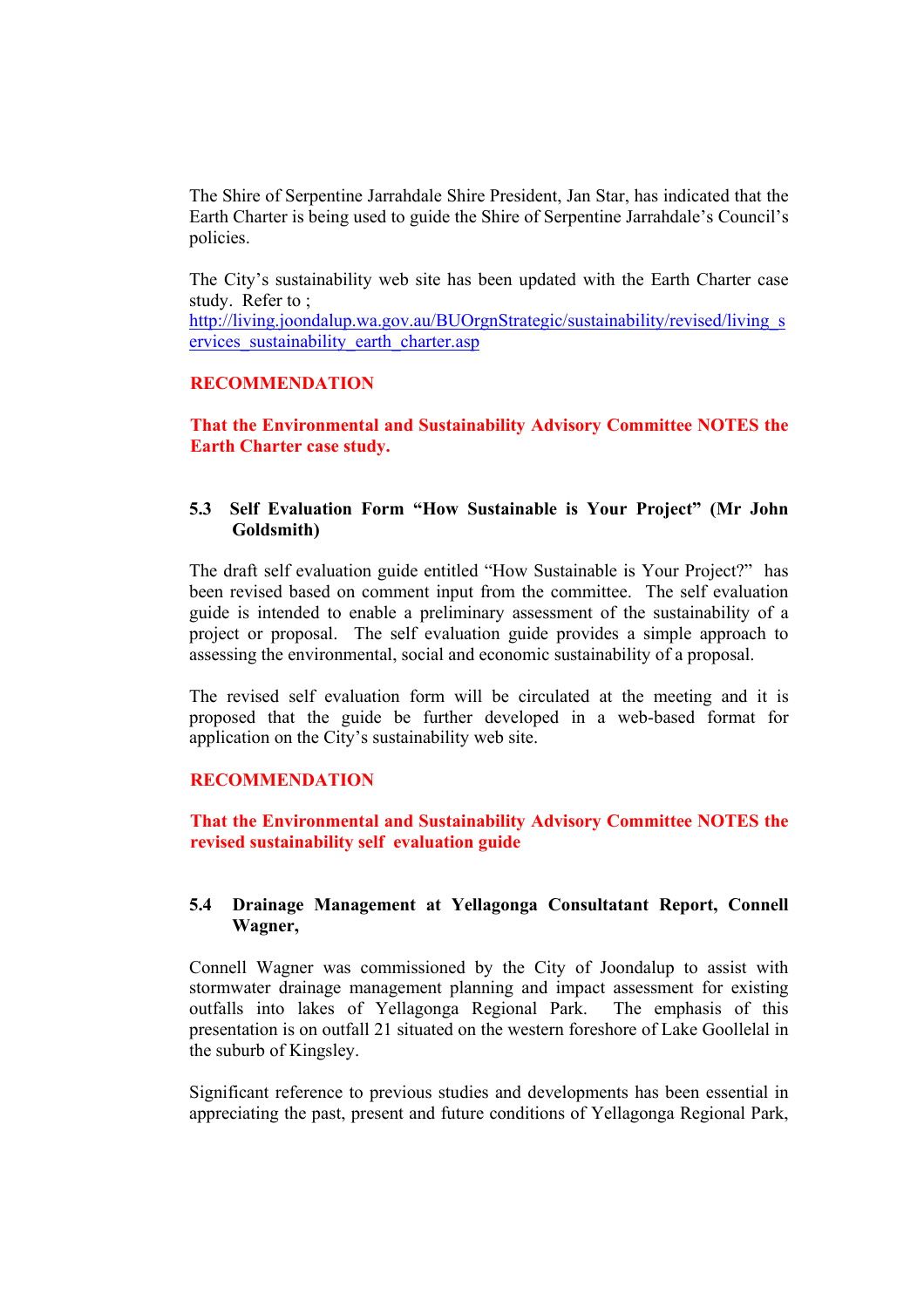thereby enabling informed assessments of appropriate stormwater treatment mechanisms. The aim of this presentation is to highlight the treatments appropriate to Outfall Number 21 in Lake Goollelal.

The recommendations made in this presentation are specific to outfall Number 21 but will also act as a guide for future upgrades to other stormwater outfalls into Yellagonga Regional Park. This presentation represents a Concept Design and as such is only meant for planning purposes.

## **RECOMMENDATION**

**That the Environmental and Sustainability Advisory Committee endorse in principle the proposed strategy and concept design to upgrade the existing stormwater drainage outfall no 21 in Lake Goollelal.** 

## **5.5 City of Joondalup Submission on the draft State Government Sustainability Strategy "Focus on the Future" Consultation Draft (Mr John Goldsmith).**

The committee is advised that a submission on the State Government's draft sustainability strategy, "Focus on the Future" has been prepared based on administration review and comment of the draft strategy. The City's submission will be referred to the 17 December 2002 Council meeting. The public submission period closes on 10 January 2003.

#### **RECOMMENDATION**

**That the Environmental and Sustainability Advisory Committee NOTES the above report.** 

#### **5.6 Car Free Day (Cr Hollywood)**

Cr Hollywood to update the committee regarding ongoing investigations for a proposed City of Joondalup Car Free Day.

#### **5.7 Coordination of Cities for Climate Protection Milestone 3- Development of Greenhouse Gas Emission Reduction Action Plan (Mr Geoff Down)**

The committee, at its September meeting, resolved to investigate opportunities for Council to work in conjunction with Edith Cowan University in relation to the Cities for Climate Protection initiatives. Mr Geoff Down and Mr Vincent Cusack to update the committee regarding ideas and opportunities for the Cities for Climate Protection Milestone 3- Development of Greenhouse Gas Emission Reduction Action Plan.